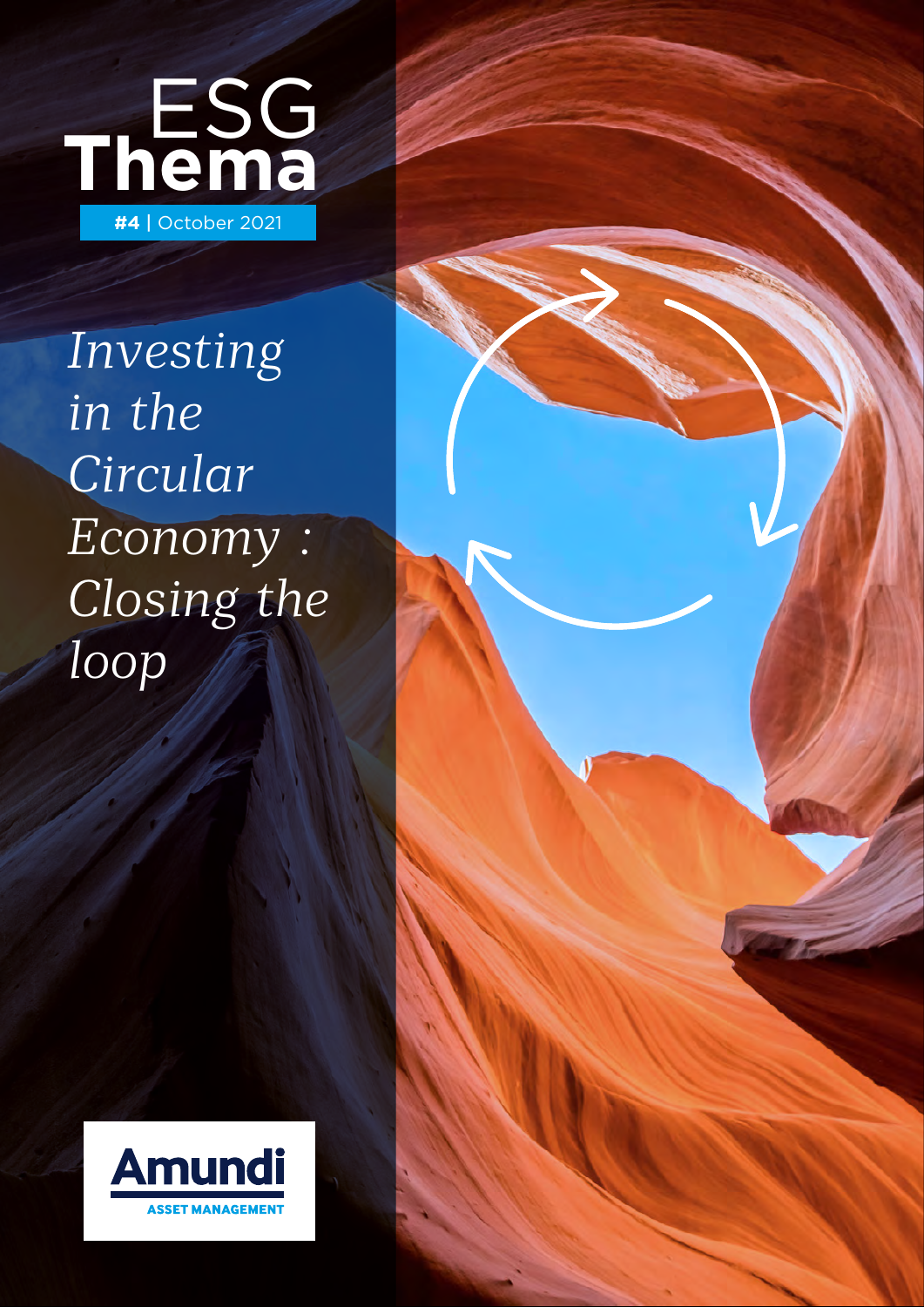# Introduction

*Circular Economy can be defined as an economic system of trade and production*  which, at all stages of the product lifecycle, aims to *increase the efficiency of resource use and reduce environmental impact while developing the well-being of individuals.(1)*

Understanding why we must shift from a linear to a circular model is key for our **future.** Hard law is being introduced in many countries, especially in the European Union and is going to change the way companies can produce and sell their goods over the next decades. Besides, production of goods and land management represent 40% of CO2 emissions. Adopting Circular Economy principles, in particular through products life extension, eliminating waste, reusing products and components, and recirculating materials can contribute to limit global warming to 1.5°C by 2100,

in accordance with the Paris Agreement.

This paper presents the main principles behind a Circular Economy, as well as the reasons why it is necessary to shift away from our linear models of production and consumption. As governments are increasingly pushing for regulation in this area, Circular Economy will continue to bring about a wide range of opportunities for investors to finance this economic model centered around the sustainable management and use of resources.

# 1. Many definitions, one goal

A Circular Economy entails a change in our economic model, allowing to produce sustainable consumer goods, while protecting nature – by giving it time to regenerate – and ensuring the well-being of individuals.

This new economic model translates into:

- **–** A better management and use of natural resources
- **–** Goods designed and produced to last
- **–** Consumers who are informed about the environmental impacts of what they buy and who consume sensibly
- **–** A more efficient system for processing endof-life products from which more secondary raw materials can be obtained.

Each stage of the production of a product or a consumer good must therefore be reviewed in light of this definition.

Still, the concept of Circular Economy is constantly evolving and there is no universal definition.

Each of these organizations propose different visions of the Circular Economy and put forward distinct characteristics of it. However, they agree on the bottom line: the need to limit the impact of human activities on nature.

The definition we have chosen at Amundi is based on studies by ADEME, the Ellen MacArthur Foundation and the European Commission:

## 1. ADEME

*«According to ADEME, the Circular Economy can be defined as an economic system of exchange and production which, at all stages of the life cycle of products (goods and services), aims to increase the efficiency of the use of resources and reduce the impact on the environment while developing the wellbeing of individuals."*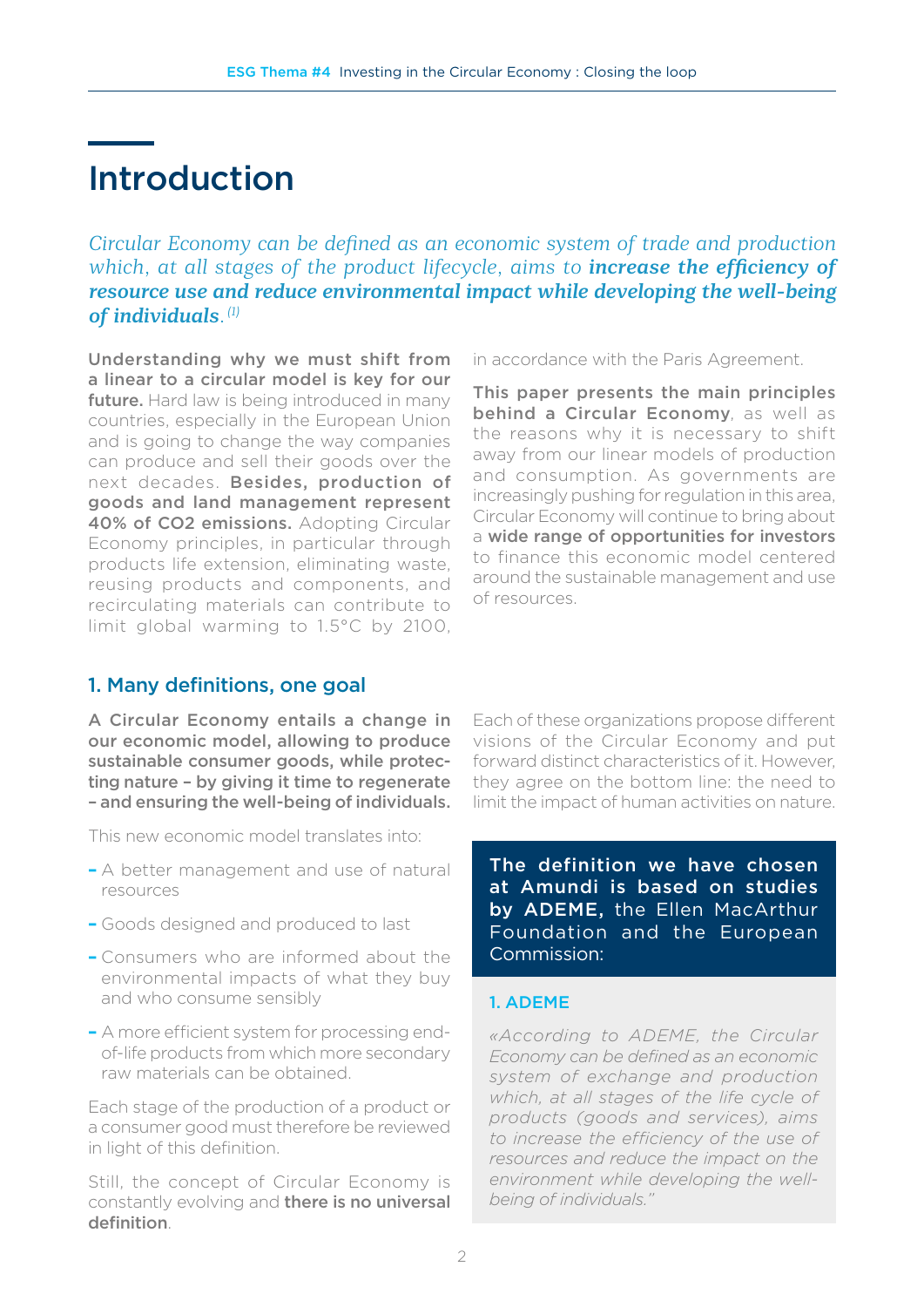ADEME has a systemic vision of the Circular Economy. It is above all a matter of inventing a new economic model whose primary objective is to reduce the environmental impact of the goods and products that human societies use while allowing them to increase their wellbeing.

### 2. ELLEN MACARTHUR FOUNDATION

*"The Circular Economy gives us the tools to tackle climate change and biodiversity loss together, while addressing important social needs. It gives us the power to grow prosperity, jobs, and resilience while cutting greenhouse gas emissions, waste, and pollution."*

The Ellen MacArthur Foundation has a vision centered on the protection of nature and focuses on the fact that the Circular Economy must be restorative and regenerative by design, by limiting the production of waste and/or recycling it to make new products.

## 3. EUROPEAN COMMISSION

*"A Circular Economy aims to maintain the value of products, materials and resources for as long as possible by returning them into the product cycle at the end of their use, while minimizing the generation of waste."*

The European Commission has an economic vision and is interested in maintaining the market value of products throughout their life, especially through the market value of recycled materials that are integrated into new products.

The rationale behind a Circular Economy is that we live in a world with finite materials and natural resources. We cannot keep wasting them as we do with the linear model: either we will face shortages in natural resources and/or we will put too much pressure on the environment, destroying it while we are fully dependent on it.

### Figure 1: Linear vs. Circular Economy



Sources: Closed Loop Partners 2020, Amundi Engagement Report 2020.

Legislation has started to flourish, especially in Europe, to push for a Circular Economy. The European Union is committed to being a carbon neutral continent by 2050 and to decoupling economic growth from resource use. This commitment stems from a simple fact: climate change and environmental degradation are existential threats to Europe and the world. The EU seeks to accelerate the transition towards a regenerative growth model and to maintain its resource consumption within planetary boundaries. Its objective is to double its circular material use rate by 2030.

One of the key elements of the EU's economic transformation is based on mobilizing the industry for a clean and Circular Economy, through the New Circular Economy Action Plan adopted in March 2020. This new strategy marks a turning point in the definition of Circular Economy. Indeed, it is no longer only about waste treatment or recycling but is defined as a whole new model in which every step of the production process needs to be rethought. Recycling is only one pillar of a Circular Economy, alongside eco-design, life extension, or economy of functionality.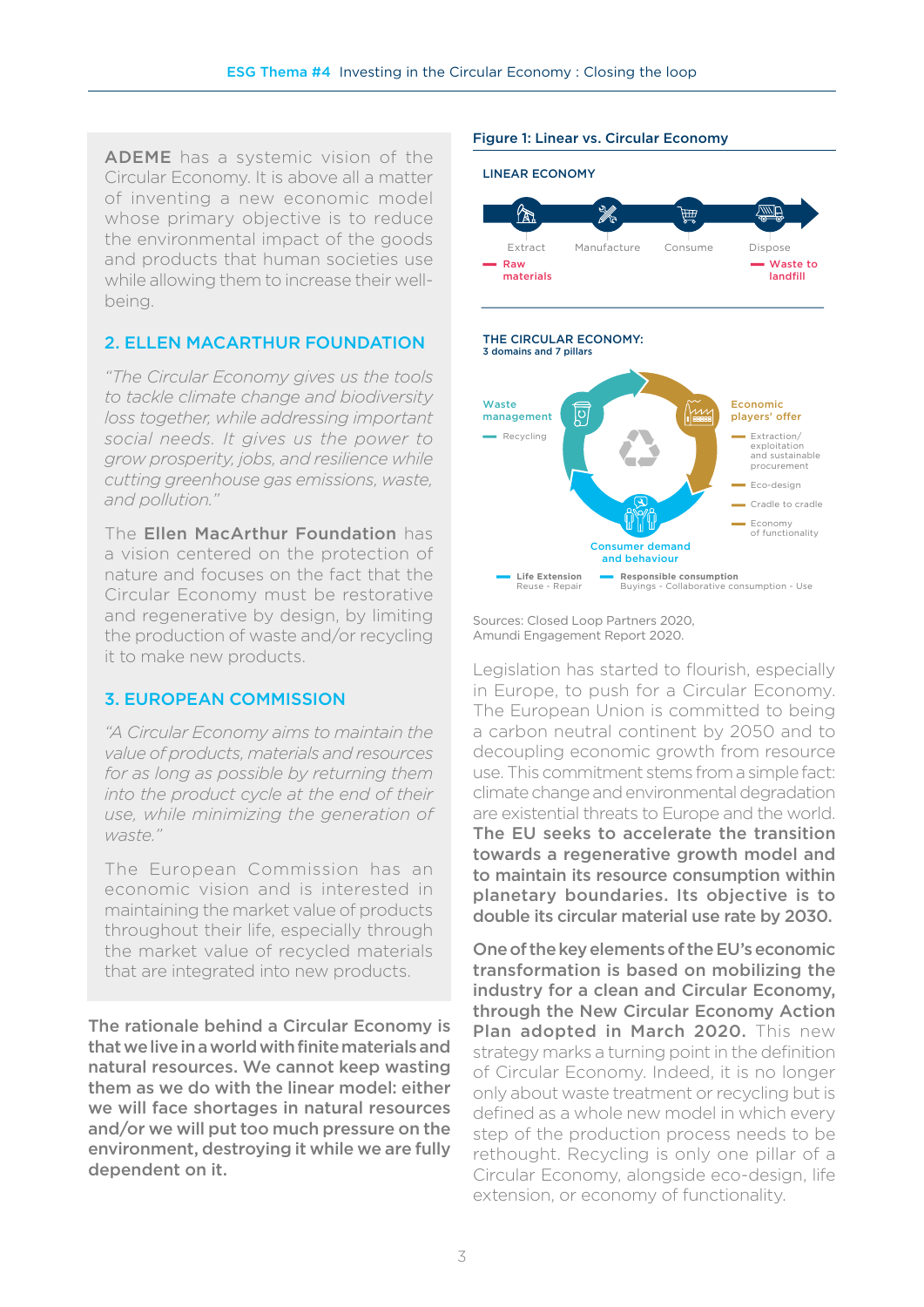This shift in definition is illustrated by the fact that, in February, the European Parliament voted in favor of establishing a "right to repair" - which means that all new washing machines, hairdryers, refrigerators and displays sold in EU countries must be repairable for up

# 2. Why now?

The linear economic model we know today consists of extraction, production, consumption and disposal. Since the 19th century, economic growth has been based on an escalating extraction of natural resources, a growing production of standardized goods, an ever-increasing consumption and renewal of these goods, and their disposal at the end of the race.

The extraction of natural resources includes both non-renewable resources, such as mineral raw materials and fossil fuels, as well as renewable resources such as air, water, soil or fauna and flora.

The demographic and economic explosion of the 20th century and the advent of mass consumption with cheap and easily replaceable products have put too much pressure on our environment and are now sounding the death knell of this linear economy. Indeed, this linear economy has overlooked two important points: our natural reserves are limited and nature needs time to regenerate and make new resources available.

According to the Organization for Economic Co-operation and Development (OECD), the world population is expected to reach 9 billion people by 2050 and the global economy is expected to quadruple, resulting in an increasing demand for energy and natural resources.

While we consumed 7 gigatonnes (Gt) of raw materials worldwide in 1900, this number increased to 50 Gt in 2000 and to 85 Gt in 2020 (Krausmann, 2009). Moreover, projections suggest 183 Gt in 2050 (UNEP, 2016).

to 10 years. Similar requirements were made back in November 2019 for smartphones, laptops and other consumer electronics.

Consequently, the goal is clear: sustainability is the key word and all means can be used, beyond recycling and waste treatment.





*The Earth's natural resources will be insufficient to cope with the explosion in consumption.* Source: Krausmann, 2009 and UNEP, 2016.

At this pace of extraction, some raw materials such as nickel, copper, manganese, or cobalt will no longer be available in the next 50 years, according to scientific experts.

The same is true for renewable natural resources. The depletion of natural resources is pointed out every year by an NGO, The Global Footprint Network, which calculates the Earth Overshoot Day. This marks the day when humanity's demand for ecological resources and services in a given year exceeds what Earth can regenerate in that year. The world has been in an ecological deficit since 1970. In 2019, Earth Overshoot Day<sup>(2)</sup> was on July 29th, which means that 1.7 Earth planets were needed to support humanity's annual demand on the ecosystem, versus only one planet in 1970. Since 2001, this date is on average 3 days earlier per year<sup>(3)</sup>. **Should the** global population reach 9.6 billion by 2050, the equivalent of almost three planets could be required to provide the natural resources needed to sustain current lifestyles.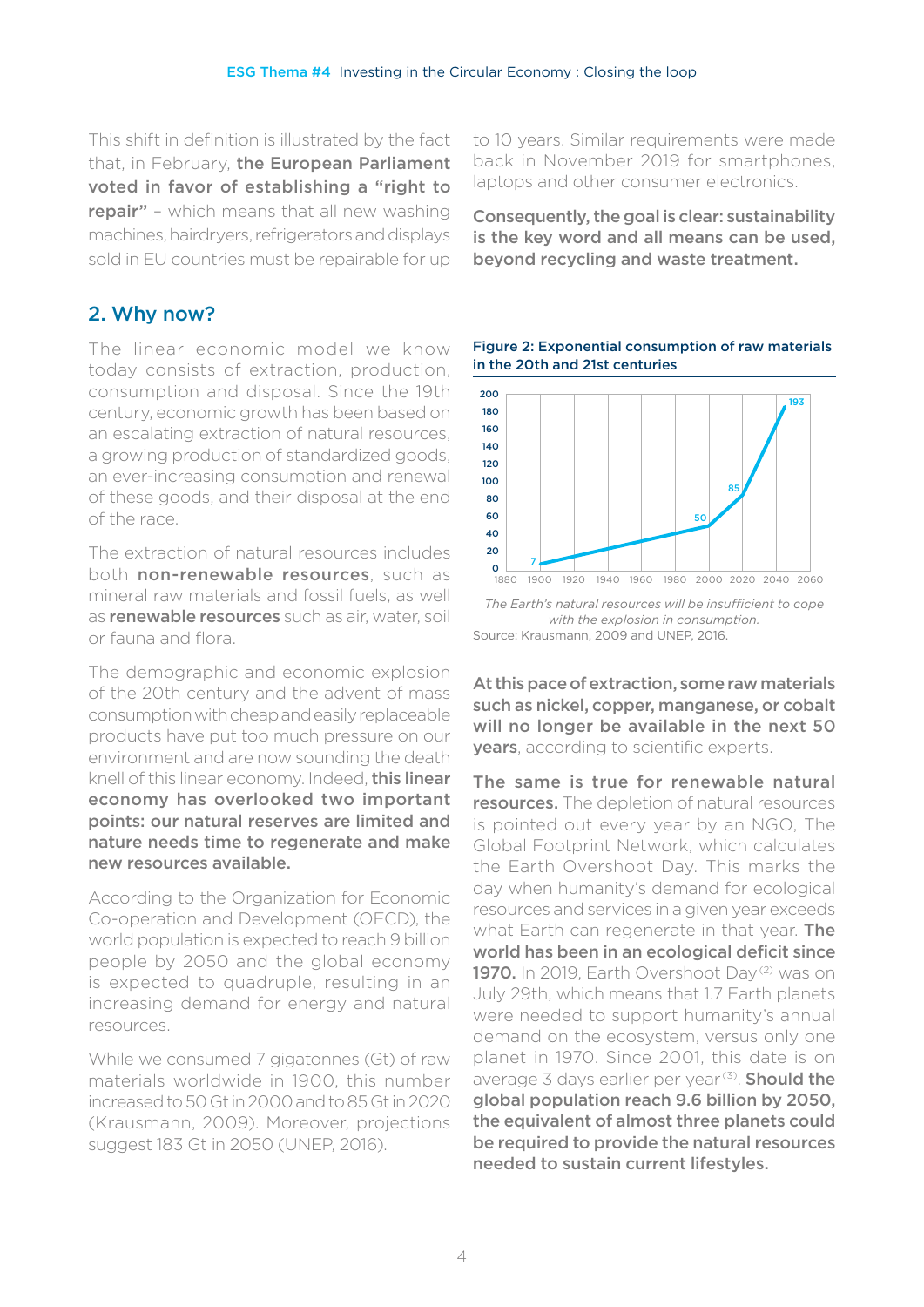

#### Figure 3: Earth Overshoot Day

\*The calculation of Earth Overshoot Day 2020 reflects the initial drop in resource use in the first half of the year due to pandemic-induced lockdowns. All other years assume a constant rate of resource use throughout the year.

*Almost 2 Earths were needed to support humanity's annual demand. The Earth overshoot Day is 3 days earlier each year.*

## Therefore, the linear model of producing more and more and throwing away large amounts of waste, without any recycling, is in contradiction with planetary limits.

In fact, the consumer society has given rise to a society of waste. Global waste production was estimated to be 1.3 billion tonnes per year in 2012 vs 2.01 in 2018 (+55%). It is expected to grow to 3.4 billion tonnes by 2050 under a business-as-usual scenario (+160%) (4). This high increase will come mainly from developing countries in Asia and Africa. Amongst these wastes, some are recyclables, such as paper, cardboard, plastic, metal and glass: they represent from 16% of waste streams in low-income countries to 50% in high-income countries. Despite this high recyclable rate, only one-third of waste in the high-income countries is recovered through recycling and composting.

In addition, manufacturers make very little use of recycled materials in their products: on average only 12% of material resources used in the EU in 2016 came from recycled products and recovered materials – thus saving extraction of primary raw materials.

Facing these disappointing figures, it is urgent to review the way we produce in order to ensure better product recyclability, right from the design stage, but also better sorting and a better recycling rate. This will allow the development of a real market for secondary raw materials, thus limiting the environmental impact of manufacturing production, and in particular its carbon footprint.

Indeed, the manufacturing and transport of products contribute strongly to global warming, even though the carbon budget we have at our disposal is limited if we want to limit global warming to 1.5°C in 2100, in accordance with the Paris Agreement. Respecting this carbon budget implies a reduction of global CO2 emissions, either through products that consume less energy and natural resources or through a decrease in our production and consumption of goods.

## 3. Circular Economy: a tool to fight against climate change

In light of this, the Circular Economy can be a great tool to limit global warming.

Between 1950 and 2020, CO2 emissions in the atmosphere have increased from 6 billion tons to 36 billion tons, i.e. x6 in 60 years

(and x18 compared to 1900). This increase in CO2 emissions into the atmosphere is directly linked to human activities and in particular to industrial and manufacturing production, the third most emitting sector according to the International Energy Agency (IEA).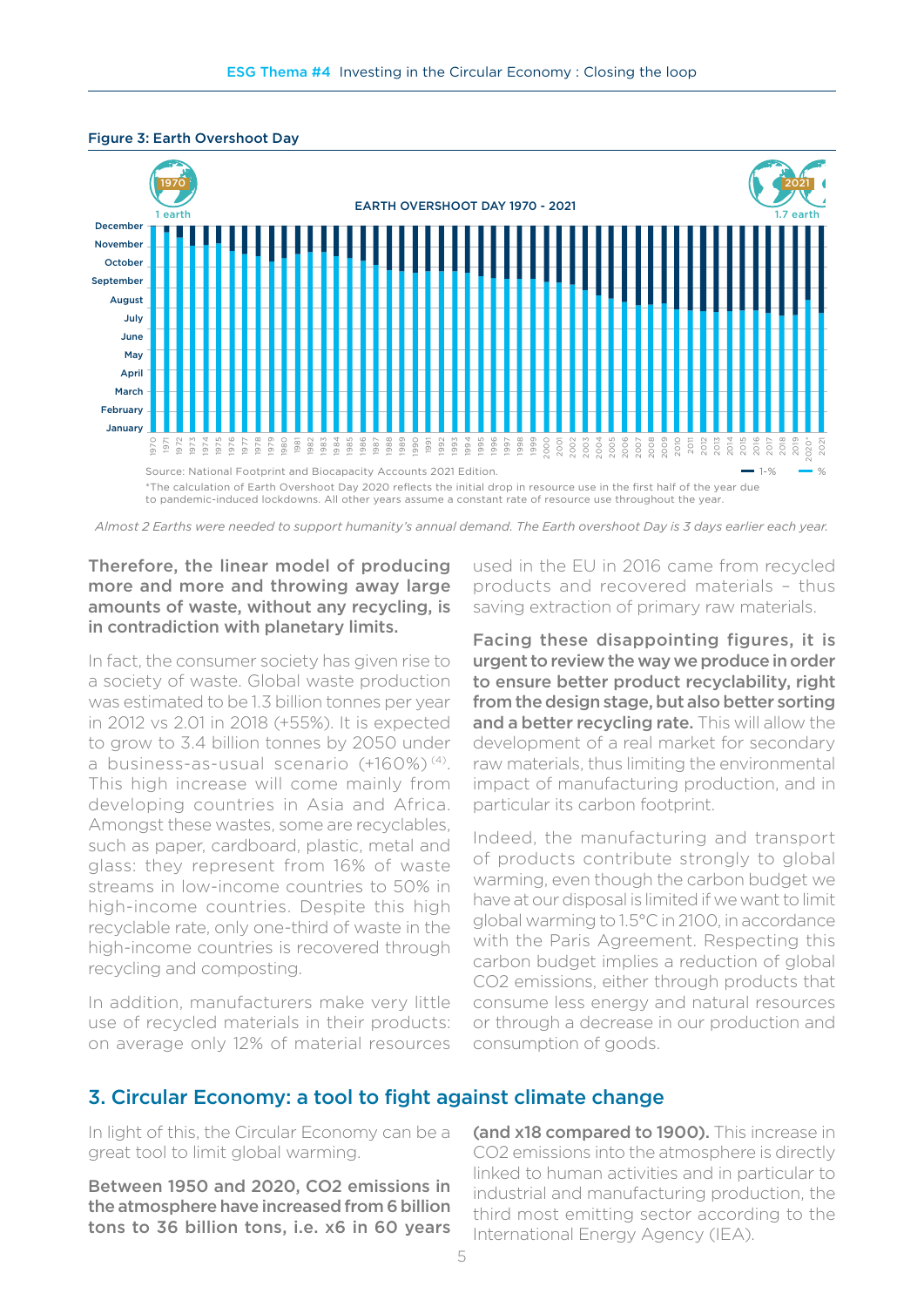The industrial and consumption choices we have made and continue to make, and the linearity of our economy based on the principle "extract, produce, consume, throw away" explain this increase in CO2 emissions.

In order to limit global warming to 1.5°C, the International Panel on Climate Change (IPCC) has defined the carbon budget that we can still spend in its latest report: "As of January 1, 2018, we had 420 Gt of CO2 remaining in our «carbon budget» if we want to have a 67% chance of remaining under the 1.5° temperature increase by 2100".<sup>(5)</sup> We currently emit about 40 Gt of CO2 every year, which means that our CO2 budget associated with 1.5 °C of warming will be exhausted by 2030's if emissions remain on the level of the late 2010s.

Moreover, beyond 2°C, scientists estimate that the consequences for the planet's habitability will be major<sup>(6)</sup>.

To drastically cut our current CO2 emission levels, we need to imagine a new economic model in which producing and consuming is less emissive. The Circular Economy, by making possible to limit the extraction of natural resources, by limiting production thanks to the extension of the lifespan of products and by allowing better recycling of materials, can play a major role in achieving global climate objectives.

Decarbonizing the energy sector is necessary to meet Paris Agreement targets. However, it will be insufficient as 45% of CO2 emissions are directly linked to the production of goods and the management of land. **Consequently**, a thorough transformation is needed in the way we produce and use goods.

A 2019 study by the Ellen MacArthur Foundation demonstrates that applying Circular Economy strategies in just five key areas – cement, aluminum, steel, plastics, and food – can eliminate more than 40% of the remaining emissions from the production of goods. This corresponds to 3.7 billion tonnes of CO2 equivalent in 2050 and would be comparable to cutting current emissions from all transport to zero<sup>(7)</sup>.

Three main factors can help reduce CO2 emissions due to good manufacturing for the four key materials production, which are cement, aluminum, steel and plastics:

- **–** Waste elimination can help reduce 0.9bn tonnes of CO2 per year (-9.6%): this is possible through material efficient designs for buildings, industrialized construction processes and light weighting designs for vehicles. This allows to reduce the amount of material input in products and assets, and reduce waste generation during construction.
- **–** Product reuse can help reduce 1.1bn tonnes of CO2 per vear (-12%): new businessmodels such as renting, sharing and payper-use can increase the use of products and extend the products' longevity through reuse, refurbishment and remanufacturing. That way, the need for new products and end-of-life treatments decrease. The need for virgin materials, such as steel, plastics, cement and aluminum decrease as well, and so do the CO2 emissions.
- **–** Materials recirculation can help reduce 1.7bn tonnes of CO2 per vear (-18%): new businessmodels that consist in collecting, sorting and recycling activities help reduce emissions. The increase of recycling rates allow to decrease the demand in virgin materials, which helps reducing emissions from production and end-of-life incineration by using less energy-intensive facilities compared to the production of virgin materials.



### Figure 4: Global CO2 emissions from four key materials production (billion tonnes of CO2 per year)

*We can reduce our GHG emissions by 40% in 2050 with a Circular Economy.*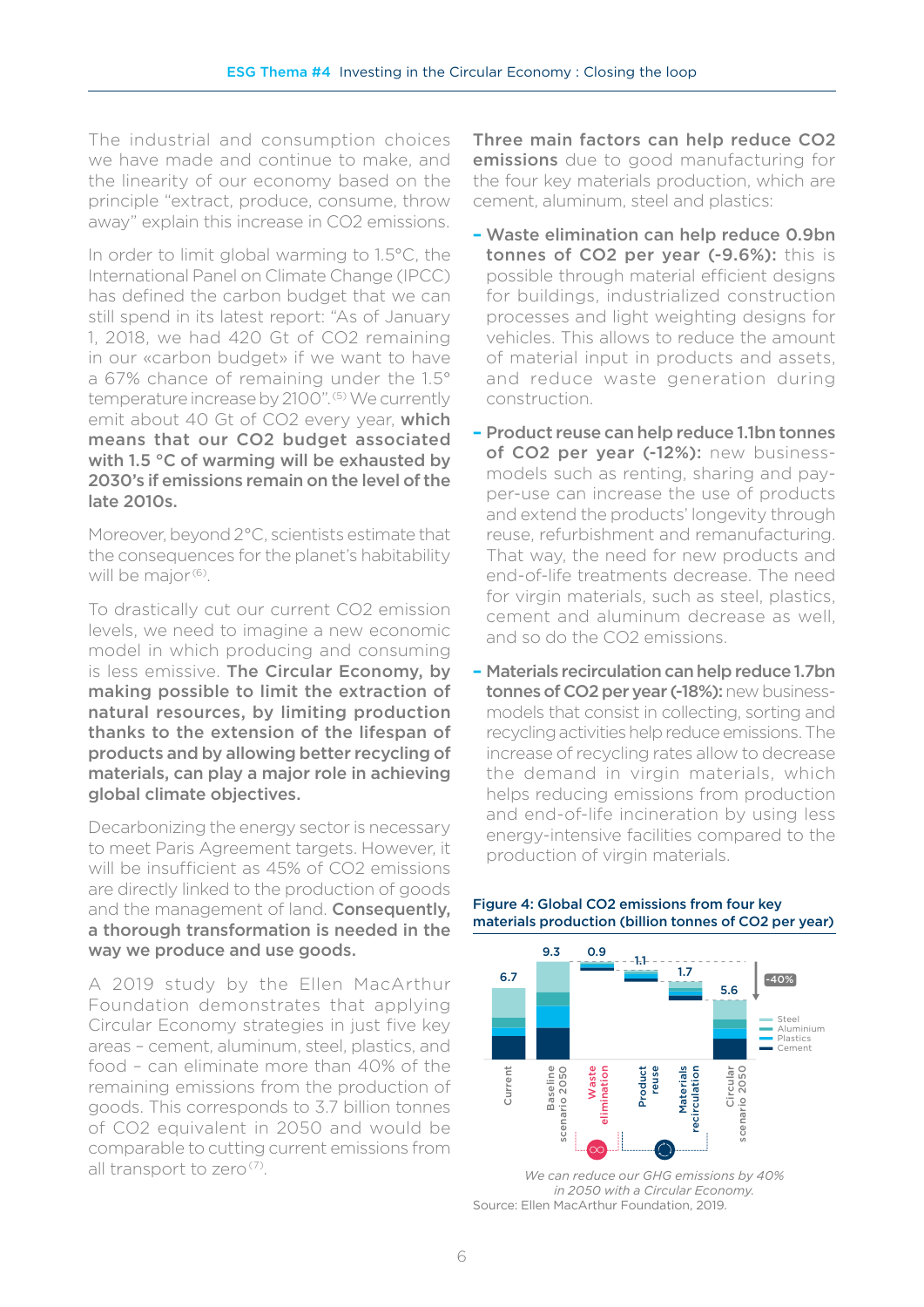Our planet boundaries and climate change force us to review our economic linear model and to replace it by a circular model that will allow to extract less materials from the Earth, to better use the products we have at

our disposal and to better recycle them. As identified by the EU Green Deal and the New Circular Economy Action Plan, our industry must change.

## 4. What implications for investors?

The transition to a Circular Economy brings about significant long-term opportunities for investors, estimated at around \$4.5 trillion by 2030 globally.<sup>(8)</sup>

While still very much in early stages of development, the market for financing the Circular Economy has taken off in the last years, demonstrating how investors are capturing new opportunities across asset classes and sectors. There are several ways for investors to get involved. First, investors can turn to private markets to finance Circular Economy companies. They can also choose to

actively invest on public markets by favoring corporates that have good Circular Economy performances. Some investors have also turned to passive investing, reproducing the performance of indices focused on Circular Economy leaders. Furthermore, engagement can be an effective way to encourage companies to improve their practices by adopting Circular Economy principles. Amundi is currently focusing on engagement with companies from different sectors to influence their business models and spread best practices across the economy.

### Investment opportunities

When it comes to Circular Economy, investment opportunities can be diverse and offer attractive returns. These include opportunities in different sectors: buildings, mobility, food, fashion, packaging, etc. On top of offering Circular Economy growth potential, these opportunities can help meet broader governmental objectives, such as the Sustainable Development Goals (SDGs). For example, Goal 12 "Responsible Consumption and Production" can be particularly relevant for investors seeking to align with global sustainable objectives. It highlights the importance of decoupling economic growth from environmental degradation, and essentially of "doing more with less". (9) On top of the SDGs, comprehensive Circular Economy frameworks exist, such as the one developed by the Ellen MacArthur Foundation for example.

Moreover, private funds are being supplemented by public sources of **financing.** In 2019, the European Investment Bank (EIB) launched a Joint Initiative on the Circular Economy with the EU's largest National Promotional Banks and Institutions. This initiative aims to provide €10 billion in investments available until 2023, under the form of loans, equity investment, or guarantees to eligible projects.

Governments and financial regulators have their role to play in scaling up investments in this area. Indeed, investors need standardized definitions and metrics for Circular Economy investments. In that regard, the EU Taxonomy provides guidance by incorporating the Circular Economy as one of the key elements to classify sustainable and climate neutral economic activities.

### Risk management

Central banks and financial regulators could also benefit from expanding their risk assessments and financial modelling beyond climate change issues, by analyzing the potential of the Circular Economy to address these risks. In fact, Circular Economy opportunities can lead to the development of scenario analyses on solutions that could complement the current focus on supply-side measures with demand-side changes (e.g. car electrification vs. car-sharing solutions).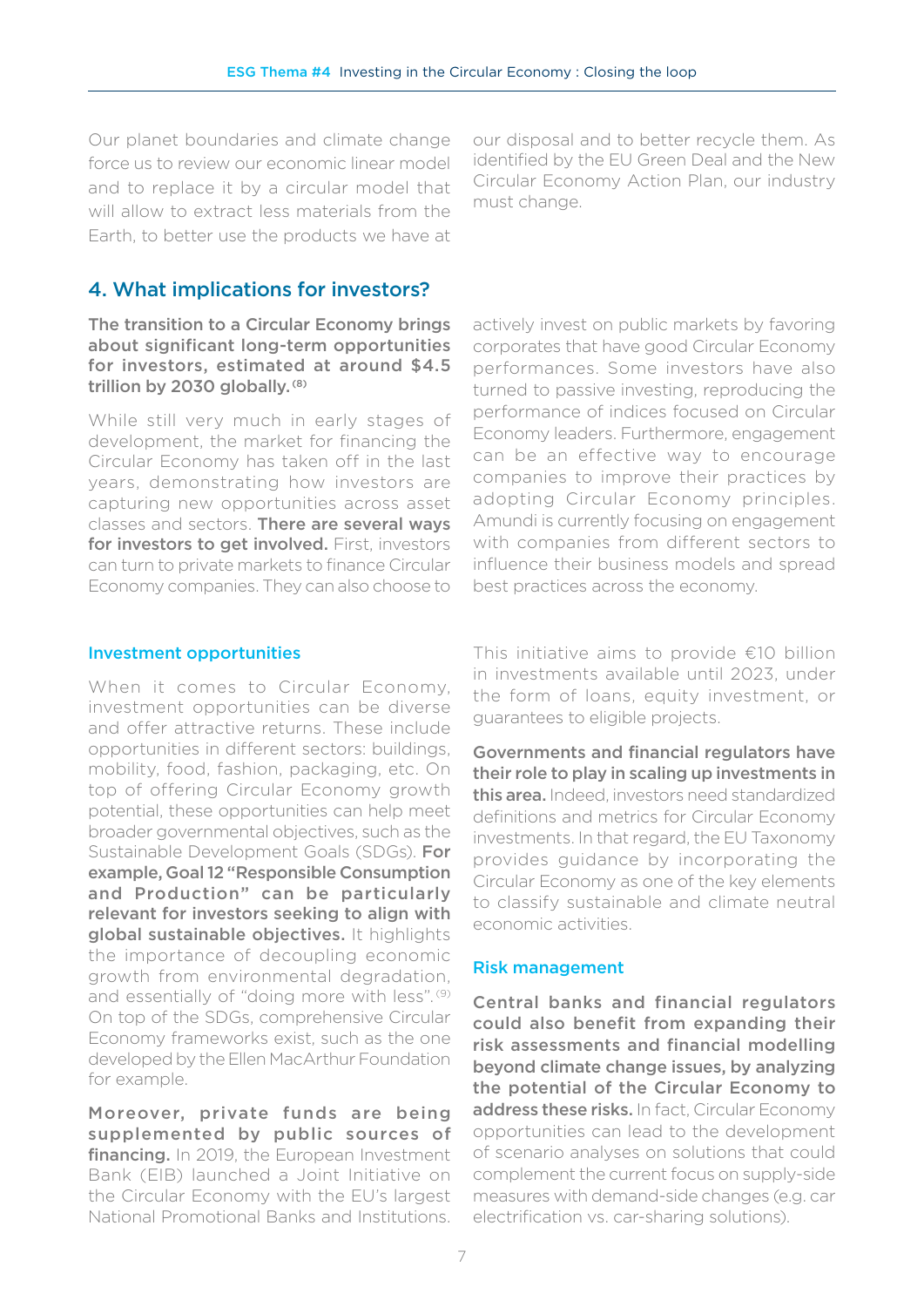### Engagement

Finally, engagement can be a useful tool to understand company implementation of Circular Economy in practice and the main issues associated to it. It can also allow investors to identify viable solutions promoting a Circular Economy that have been tested by companies, as well as best practices in each sector. Over the medium to long term, companies will be encouraged to go beyond marginal adjustments in their business models to implement more radical change. Ultimately, investors have the ability to influence companies to adopt the principles of a Circular Economy across the value chain, from eco-design to the end-of-life.

Amundi has been particularly active on the engagement front to promote the adoption of Circular Economy principles. In 2020, we started a three-year engagement campaign with companies across the Electronics & ICT, Batteries & Vehicles, Textiles, and Construction & Building sectors. In total, 27 companies have accepted to answer our questions on this subject, based all over the world, from North America to Europe and Asia. Amundi has developed a proprietary evaluation tool assessing companies through four criteria:

- 1. How key is the circular economy in the governance bodies and in the company's strategy?
- 2. How ambitious are the company's commitments on the circular economy?
- 3. How is the circular economy implemented in the day to-day business?
- 4. How is the company trying to make its products last longer?

Overall, engagement results have shown that, despite varying levels of maturity, three sectors are clearly ahead: Electronics & ICT, Textiles and Automobiles. By contrast, for Construction & Building Products, we see that circular economy is only at a nascent stage. Going forward, Amundi will focus its engagement on areas of priority that will vary between the type of company and level of maturity within each sector to ensure our engagements have the highest impact. Fortunately, upcoming legislation, especially at the European level, will also incentivize companies to turn away from decades of easy-to-replace products, and take into account environmental considerations such as product longevity and recyclability.

To conclude, Circular Economy aims to address the negative environmental impacts brought about by the "take-make-dispose" principle of the linear economy. More importantly, it represents a systemic shift in the way we produce and consume, allowing to build long-term resilience and providing environmental and societal benefits. Investors should consider opportunities in this field as they can help address their short- and longterm goals, while allowing them to participate in the optimization of resource use and circulation.

### Sources:

1. ADEME, https://www.ademe.fr/expertises/economie-circulaire.

- 3. If we exclude 2020 for which the Earth Overshoot Day was on August, 29th due to Covid-19.
- 4. https://openknowledge.worldbank.org/handle/10986/30317
- 5. https://www.ipcc.ch/site/assets/uploads/sites/2/2019/06/SR15\_Full\_Report\_Low\_Res.pdf
- 6. Rapport GIEC 2018

8. https://www.closedlooppartners.com/wp-content/uploads/2021/02/Closed-Loop-Partners-2020-Impact-Report-3.pdf 9. UN SDG 12 Responsible Consumption and Production https://www.un.org/sustainabledevelopment/sustainable-

<sup>2.</sup> The date when humanity's demand for ecological resources and services exceeds what Earth can regenerate in that year in a given year.

<sup>7.</sup> https://circulareconomy.europa.eu/platform/sites/default/files/emf\_completing\_the\_picture.pdf

consumption-production/.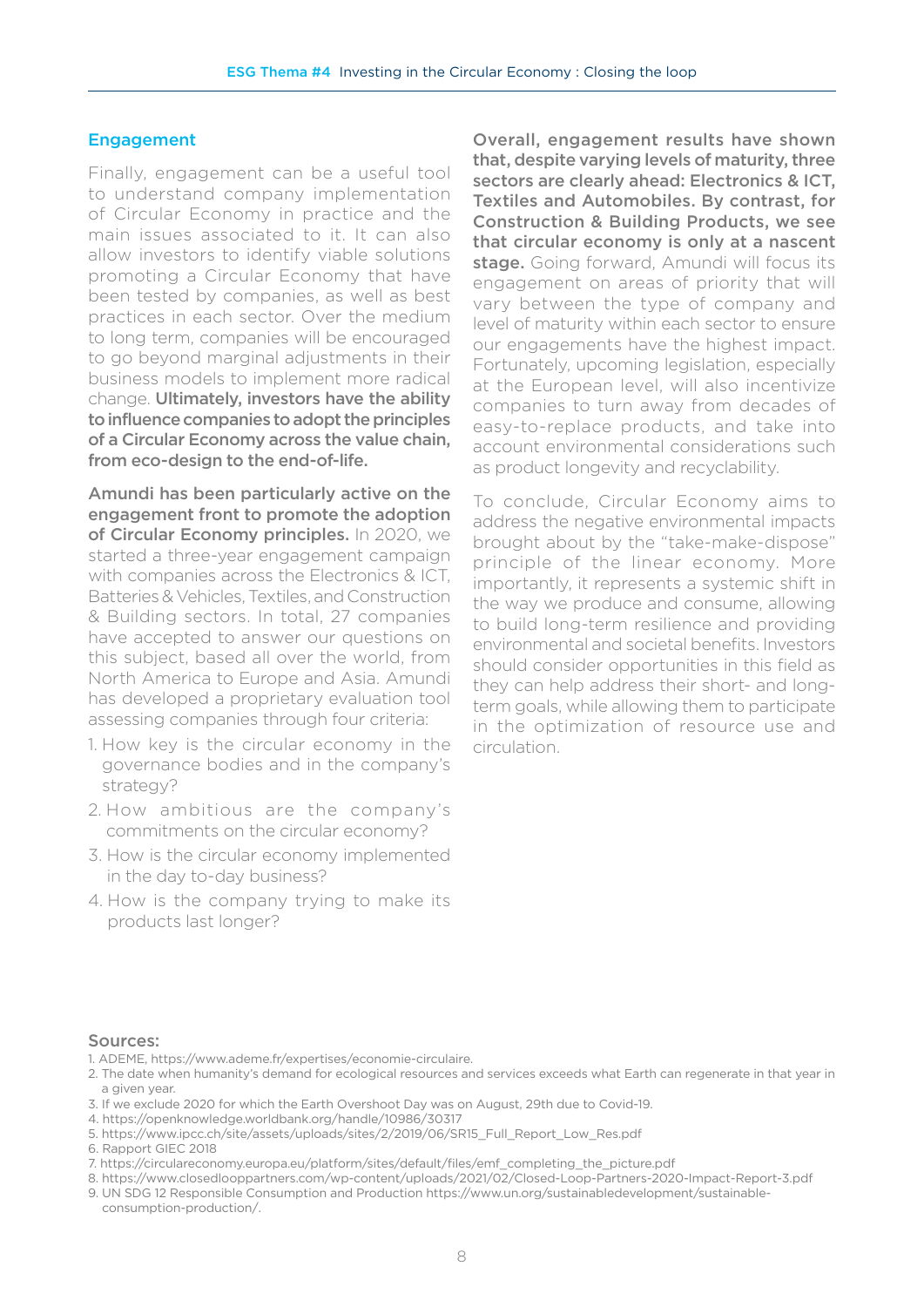# Net Zero and Circular Economy in the Fashion Sector

## The True Cost of Fashion

The fashion industry is estimated to account for around 4-10% of annual global carbon emissions.<sup>(1, 2)</sup> In 2015, GHG emissions from textile production totaled 1.2 billion tons of CO2e (3) which is more than international flights and maritime shipping combined. (4) One ton of textiles generates roughly 17 tons of CO2 equivalent, compared to 3.5 tons for plastic and less than 1 ton for paper. (5) If the sector continues on its current path, it could use more than 26% of the total carbon budget associated with a 2-degree pathway (6).

There are emissions implications at all parts of the clothing value chain. First, polyester clothing is a kind of plastic, meaning it is derived from oil. The textile industry uses 98 million tons of oil per year, which is expected to increase to 300 million by 2050 at the current rate $(7)$ , increasing global CO2 emissions significantly. Second, for production, while coal-powered electricity has declined in Western countries, it is on the rise in many countries where apparel and footwear are manufactured such as Vietnam, India, Bangladesh, and China (8). Finally, regarding end of life, a garbage truck sizedload of clothes is either burnt or buried in landfill every second. (9) While synthetic fibers can take at least 200 years to decompose, 100% natural fibers such as cotton and wool generate methane when landfilled, which has a global warming effect 84x higher than CO2 in the short term. Tackling methane emissions such as the ones generated by the textile industry will thus play a key role in addressing climate change. The Global Methane Pledge that will be launched at COP26 aims to take a first step in this direction. (10)



### Figure 1: Greenhouse Gas Emissions along the Value Chain of an Item of Clothing

Source: McKinsey & Company & Global Fashion Agenda, 2020; Amundi Asset Management.

## Reaching Net Zero

The Fashion Industry Charter for Climate Action is helping to guide the fashion industry to Net Zero emissions no later than 2050 to keep global warming below 1.5°C. This Charter includes a target of 30% greenhouse gas emissions reductions by 2030 and a commitment to analyze and set a decarbonization pathway for the industry based on science-based targets (SBTs).<sup>(11)</sup>

Some of the key overarching focus areas to ensure alignment with a Net Zero trajectory include raw materials, manufacturing & energy, logistics, as well as brand & retailer owned and operated emissions, among others.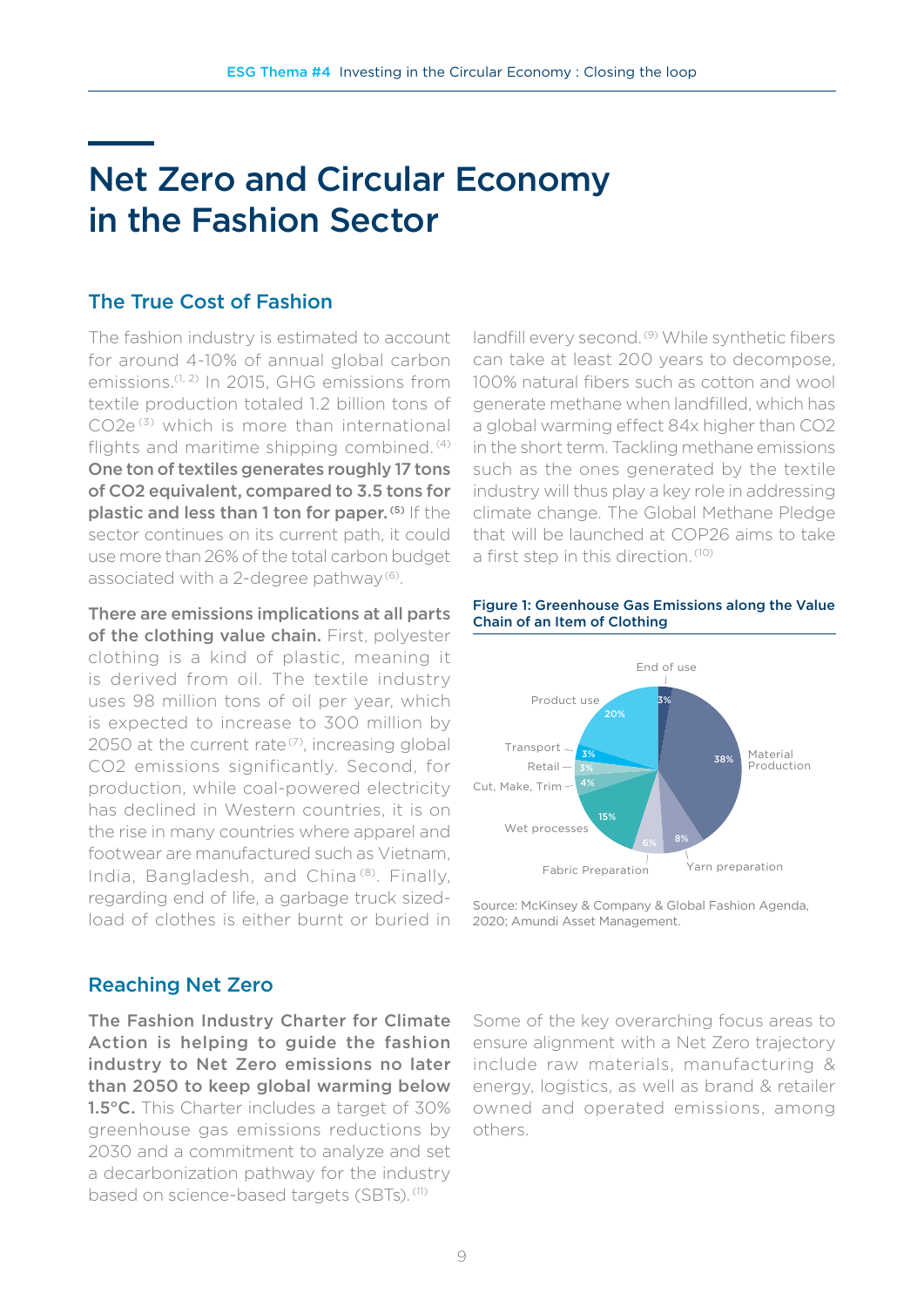### All about Scope 3

The greenhouse gas emissions within the value chain – referred to as Scope 3 emissions – are significant for this sector. These include both downstream and upstream emissions, and are also the most complicated to measure.

According to the Science Based Targets Initiative (SBTi), if a company's relevant Scope 3 emissions represent 40% or more

of the total Scope 1, 2, and 3 emissions, a specific Scope 3 target is required. For a Scope 3 target, companies must set one or more emissions targets for suppliers or targets around customer engagement. Moreover, these should cover at least two-thirds of the total Scope 3 emissions, in conformance with the GHG Protocol Corporate Value Chain (Scope 3) Accounting and Reporting Standard.

## Climate Benefits of a Circular Economy

Circular Economy is a key catch phrase in the fashion sector, which has been promoted as a way to help solve the fashion industry's waste problem that results from the impacts of a linear model. However, a circular economy for textiles could also significantly reduce carbon emissions and help the sector better align with a 1.5°C pathway. For example, if the use of garments doubled on average, greenhouse gas emissions would be about 44% lower.

Furthermore, if textiles were made from recycled materials they would have lower emissions than items made from virgin materials. For example, estimates suggest that substituting polyester with its recyclable counterpart, rPET, would reduce CO2 equivalent emissions by up to 40%. (12) This combined with the use of low-carbon materials and production processes – including an increased use of renewable energy – would further help reduce greenhouse gas emissions linked to Scope 3 and better align the industry with Net Zero ambitions. McKinsey estimates this emissions reduction at around 1.1 billion metric tons of CO2 equivalent by 2030. (13)

## What is a Circular Model? Rethinking the lifecycle of clothes from design to waste treatment

To reap these benefits, the fashion industry must move towards a circular model to extend the life of clothing and ultimately reduce the emissions intensity of each item. This includes promoting garment rental, resale, repair, in addition to increasing clothing collection and recycling to make new items out of old clothing instead of having it sent to landfill.



### Figure 2: The Principles of Circularity

Source: The Ellen MacArthur Foundation.

### Reducing Scope 3 Emissions is an Essential Part of a Circular Model

It is important to note that a key part of circularity according to the Ellen MacArthur Foundation also involves regenerating natural systems. The Foundation outlines this as both embracing regenerative agriculture when recycled materials are not possible, as well as ensuring that production processes reduce energy water and waste (also known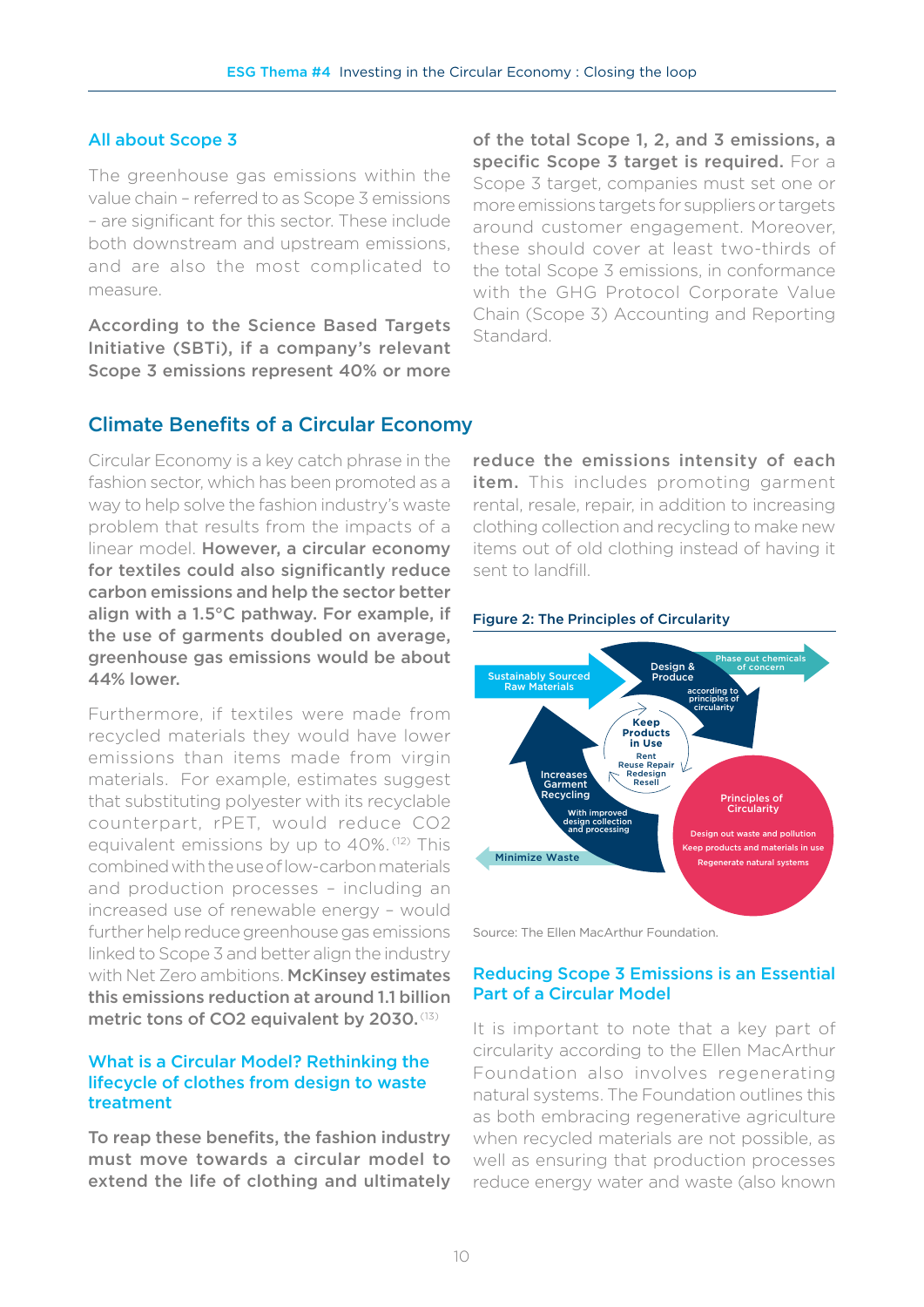as addressing Scope 3 impacts). Thus, emissions targets for suppliers are both essential for Net Zero and in achieving a Circular Economy.

### Circularity Models have their Own Climate Considerations

Many companies in the fashion sector are quickly embracing circular economy opportunities, in addition to climate commitments. For example, some companies are setting targets to increase the recycled content of their products or partnering with startups in the rental and resale markets to help extend the life of their products.

It is important to note that, while circularity can play a key role in achieving Net Zero goals by helping to reduce emissions resulting from material production, circular economy opportunities can have their own climate considerations.

For example, in a recent study published in 2021 in *Environmental Research Letters*, greenhouse gas emissions were calculated based on five different models for owning and disposing clothing, including a baseline

linear mode, extended use, resale, recycling, and renting. According to this study, renting clothing had the highest climate impact of all, even higher than disposing clothing in landfill. Recycling also had a high carbon impact due to the emissions generated in the recycling process.

Moreover, the study was based on using current modes of transport. However, if companies were to use zero- or low-emissions transport models such as bike couriers and parcel lockers, reselling would be more competitive from a climate perspective.

## Life Cycle Assessments Can Provide Guidance on Circularity and Net Zero

Thus, the important takeaway is that any new business model will bring about both opportunities and costs. To tackle these issues, companies must take into account life cycle assessments into their new circular strategies and business models to make informed decisions and ensure alignment with Net Zero objectives.

## Circularity and Net Zero Need to Go Hand in Hand but it will not be Easy

There is no doubt the fashion industry has a major environmental impact and needs to go through significant changes in the years to come. This implies having to make tough decisions to find circular business models that reduce its environmental impact and are compliant with Net Zero pathways. While it is a major challenge to address the pollution impacts of the sector all while aligning with emissions targets, it is not impossible. It will rely on robust life cycle assessments, enabling decision-makers at all levels of the company to make informed decisions to find those winwin Circular and Net Zero opportunities.

An efficient and concrete way to encourage companies to adopt better practices is through engagement. Launched in 2020,

circular economy is a major topic of thematic engagement at Amundi and covers many industries. When it comes to the Apparel & Footwear sector, engagement has focused on dialogue with seven European companies. Amundi's engagement has so far focused on two key elements: designing out waste & pollution and keeping products and materials in use.

As circularity must go hand in hand with Science Based Climate commitments, Amundi also conducts engagement with companies in various sectors to invite them to commit, set, or upgrade their climate targets to align with the SBTi.

To conclude, a wide array of climate and circular economy opportunities are still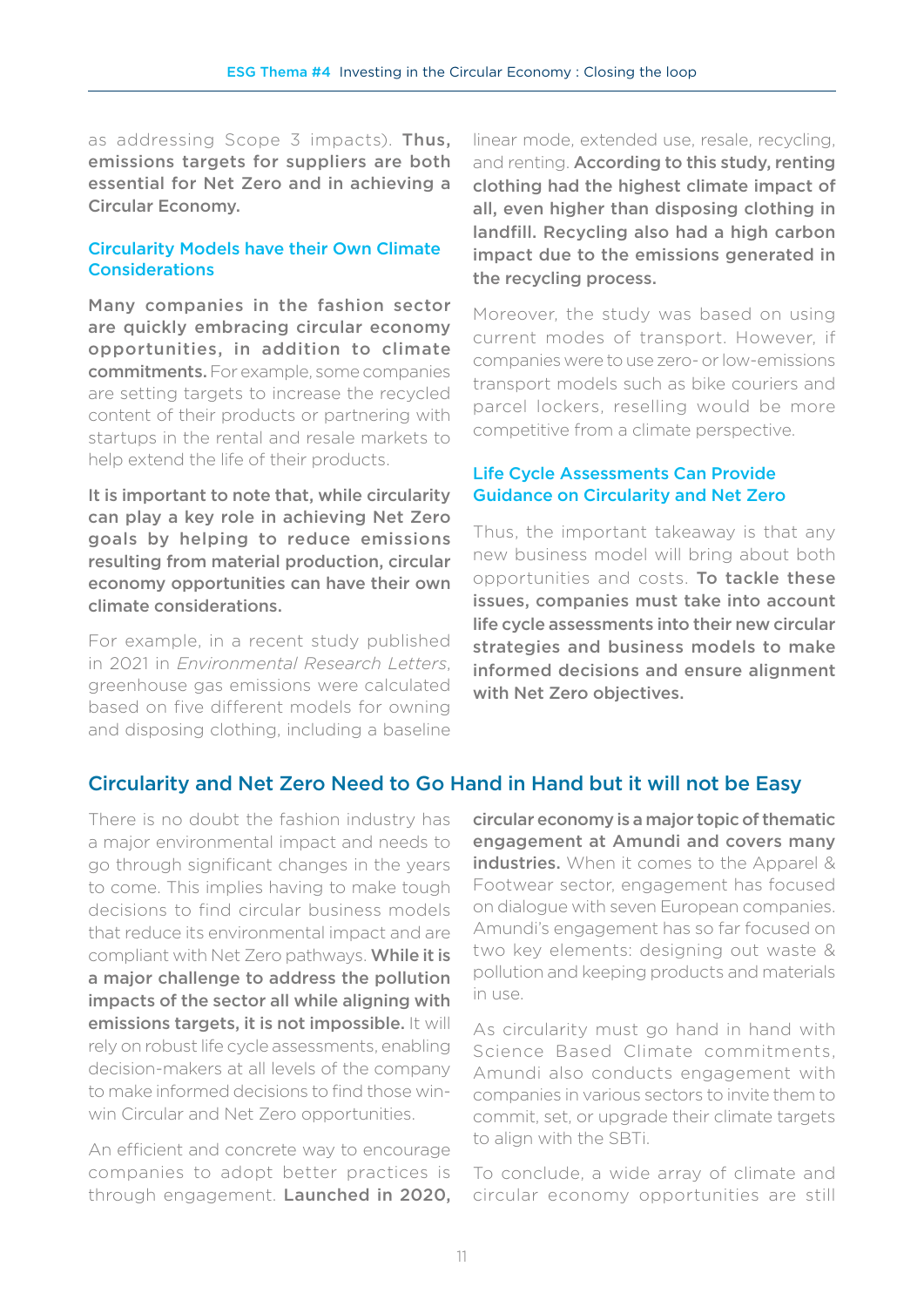left untapped by the fashion industry. Moreover, these could be entirely compatible with the sector's economic growth: if the industry were to address the negative impacts of its activities, the overall benefit to the world economy has been estimated to be about €160 billion by 2030. However, reaching this

implies more than simply adjusting activities to reduce fashion's negative environmental footprint. More than ever, the sector needs to engage in a systemic shift to build longterm resilience and align with net zero objectives as set by the Paris Agreement.

### Sources:

- 1. https://www.worldbank.org/en/news/feature/2019/09/23/costo-moda-medio-ambiente.
- 2. https://www.mckinsey.com/~/media/McKinsey/Industries/Retail/Our%20Insights/Fashion%20on%20climate/Fashion-onclimate-Full-report.pdf.
- 3. Ellen MacArthur, A New Textiles Economy, 2017.
- 4. International Energy Agency, Energy, Climate Change & Environment: 2016 insights (2016), p.113.
- 5. Eunomia, The potential contribution of waste management to a low carbon economy (2015).
- 6. Compared to the IEA 2°C pathway 2050 which allows for 15.3 giga tons of CO2 equivalent.
- 7. Ellen MacArthur, A New Textile Economy, 2017.
- 8. https://sciencebasedtargets.org/resources/legacy/2019/06/SBT\_App\_Guide\_final\_0718.pdf.
- 9. Ellen MacArthur, A New Textile Economy, 2017.
- 10. https://ec.europa.eu/commission/presscorner/detail/en/IP\_21\_4785.
- 11. Science based Targets initiative.
- 12. TextileExchange, 2018.
- 13. https://www.mckinsey.com/industries/retail/our-insights/fashion-on-climate.